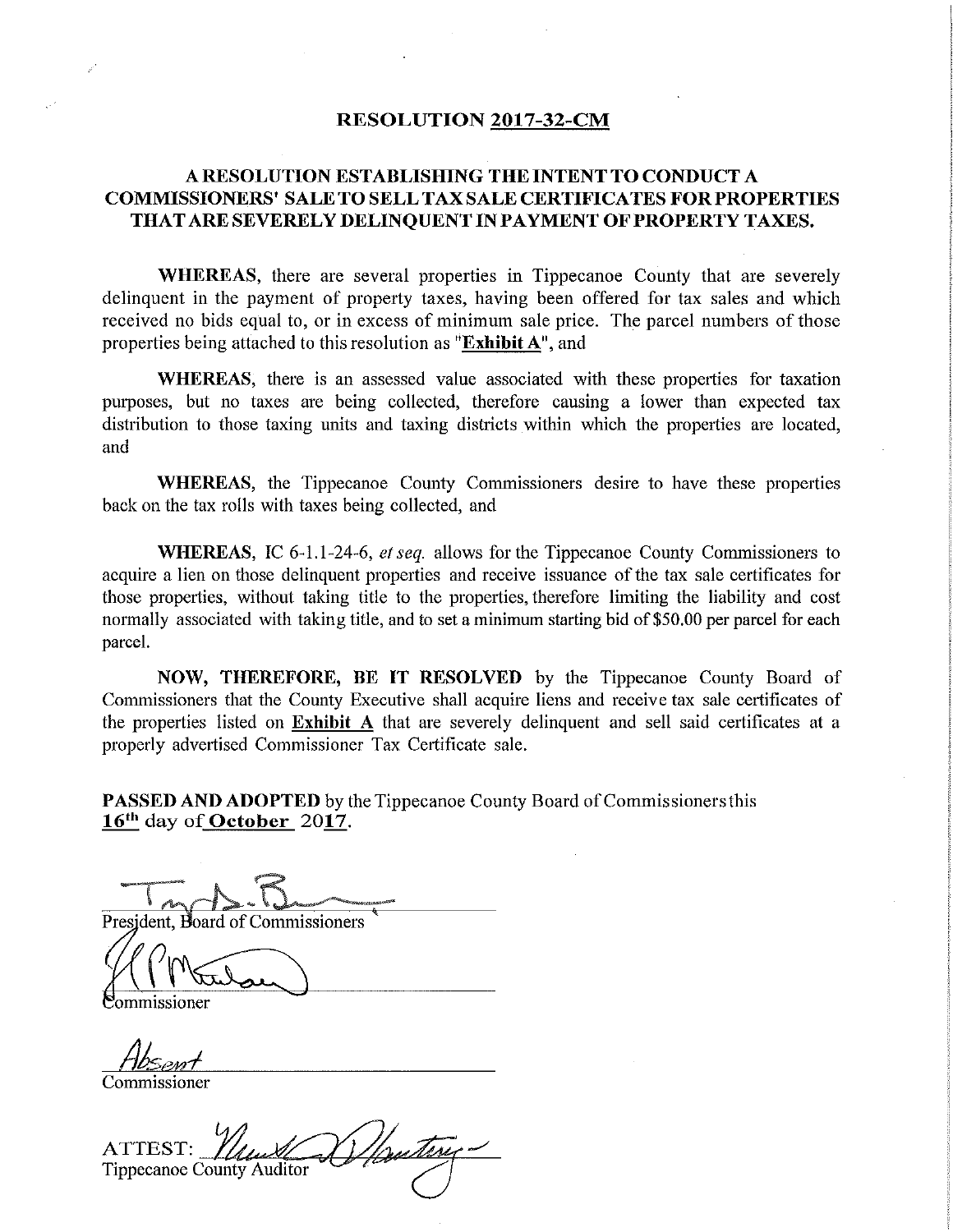## RESOLUTION

## A RESOLUTION ESTABLISHING THE INTENT TO CONDUCT A COMMISSIONERS" SALE TO SELL TAX SALE CERTIFICATES FOR PROPERTIES THAT ARE SEVERELY DELINQUENT IN PAYMENT OF PROPERTY TAXES.

WHEREAS, there are several properties in Tippecanoe County that are severely delinquent in the payment of property taxes, having been offered for tax sales and which received no bids equal to or in excess of minimum sale price. The parcel numbers of those properties being attached to this resolution as "Exhibit A", and

WHEREAS, there is an assessed value associated with these properties for taxation purposes, but no taxes are being collected, therefore causing <sup>a</sup> lower than expected tax distribution to those taxing units and taxing districts within which the properties are located, and

WHEREAS, the Tippecanoe County Commissioners desire to have these properties back on the tax rolls with taxes being collected, and

WHEREAS, IC 6-1.1-24-6, et seq. allows for the Tippecanoe County Commissioners to acquire a lien on those delinquent properties and receive issuance of the tax sale certificates for those properties, without taking title to the properties, therefore limiting the liability and cost normally associated with taking title,

NOW, THEREFORE, BE IT RESOLVED by the Tippecanoe County Board of Commissioners that the County Executive shall acquire liens and receive tax sale certificates of the properties listed on Exhibit <sup>A</sup> that are severely delinquent and sell said certificates at <sup>a</sup> properly advertised Commissioner Tax Certificate sale.

**PASSED AND ADOPTED** by the Tippecanoe County Board of Commissioners this day of 20 day of 20—.

President, Board of Commissioners

Edmond Commissioner

Commissioner

ATTEST: Tippecanoe County Auditor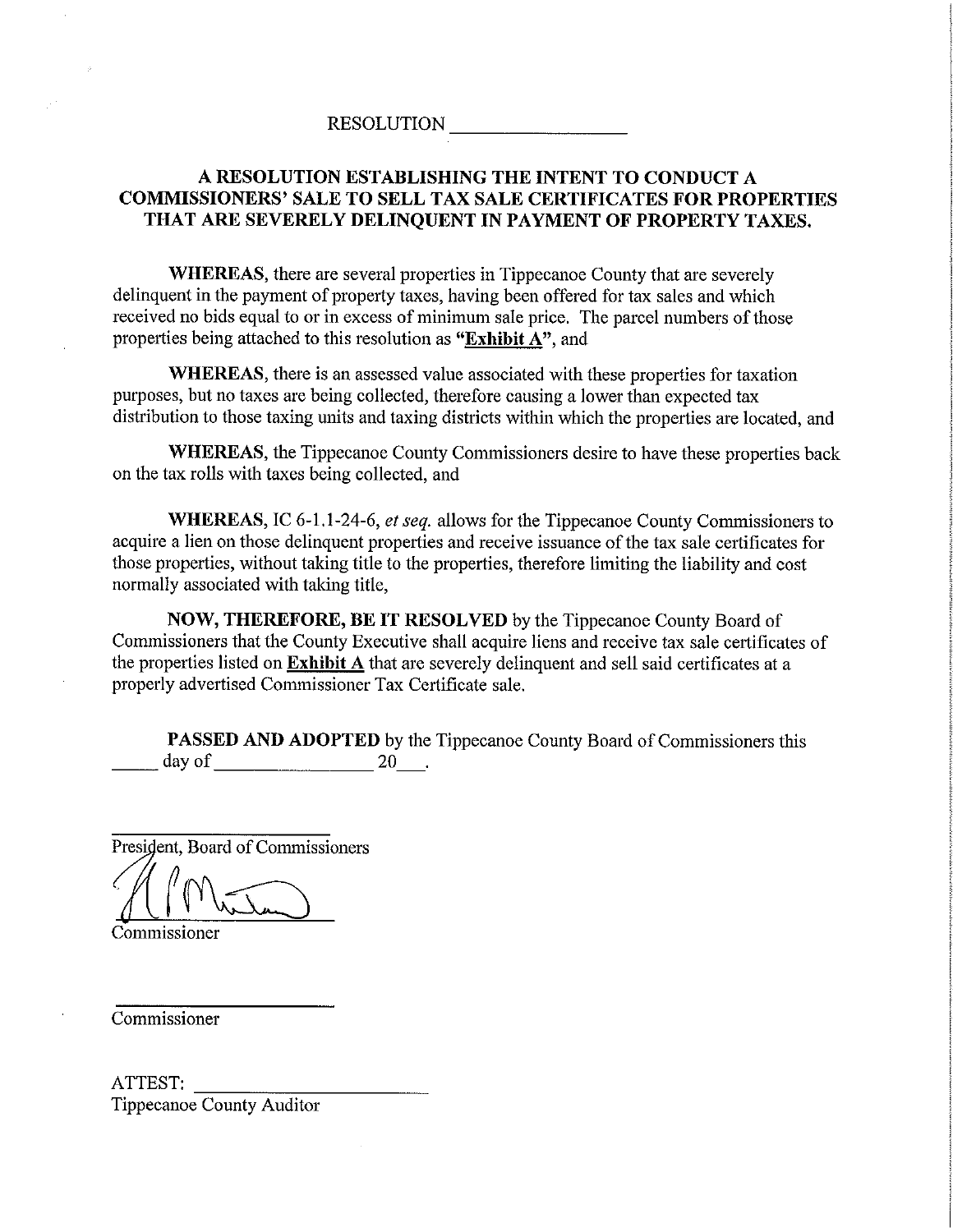| Sale ID<br>Property ID             | 2017 TAX SALE CERTIFICATES HELD BY THE TIPPECANOE COUNTY CONNISSIONERS<br>Owner Name | Legal Description                                  | <b>Property Location</b>        | Minimum Bid at Tax Sale |
|------------------------------------|--------------------------------------------------------------------------------------|----------------------------------------------------|---------------------------------|-------------------------|
|                                    |                                                                                      | PT LOT 1 NORTHBROOK SD PT                          |                                 |                         |
| 791700002 79-07-02-252-012.000-002 | Lilco Inc                                                                            |                                                    | Debbie Dr                       | \$162.78                |
| 791700036 79-07-21-453-018.000-004 | <b>Battering John H Sarah</b>                                                        | <b>NECOR LOT 4</b><br>R B SAMPLES ADDN 5 X 86 FT   | Ferry St                        | \$196.63                |
|                                    |                                                                                      | <b>PT NW SEC 22 TWP 23 R4</b>                      |                                 |                         |
| 791700037 79-07-22-152-017.000-004 | Smith John E Enterprises Inc                                                         | <b>05A</b>                                         | un Azen                         | \$1,261.05              |
|                                    | Amelia Station Planned Development                                                   |                                                    |                                 |                         |
| 791700072 79-07-35-276-007.000-004 | Homeowners Associat                                                                  | STOCKWELL 2ND ADDN PT<br>AMELIA STATION PD REVOL A | Annelia Ave                     | \$680.50                |
| 791700074 79-16-09-104-005.000-007 | King John F Jr                                                                       | PROSPECT ST & PT BLK 36                            | East Of Vine St And Prospect St | \$182.22                |
| 791700080 79-16-23-402-009.000-008 | Medley Robert                                                                        | ORIG PLAT 20 X 60 FT LOT 158                       | 9500 White St                   | \$3,095.73              |
|                                    |                                                                                      | S END W FR SW SEC 18 TWP                           |                                 |                         |
| 791700057 79-12-18-300-003.000-012 | Wallace Jean                                                                         | 22 R3 0.3 A                                        | m<br>450 S                      | 5743.11                 |
|                                    |                                                                                      | PT W W W SEC 34 TWP 24 R6                          |                                 |                         |
|                                    |                                                                                      | 16 A KNOWN AS PT LOT 19 IN                         |                                 |                         |
| 791700109 79-01-34-301-005.000-016 | <b>Funk Scott</b>                                                                    | KRSADDN                                            | 622 S Brown St                  | \$299.77                |
|                                    |                                                                                      | TRST ADDN 10 FT S W SIDE                           |                                 |                         |
| P91700127 79-03-23-333-005.000-019 | Daniel Peggy Sue                                                                     | <b>LCT21</b>                                       | Jewett St                       | \$172.28                |
| 791700130 79-10-11-176-021.000-020 | <b>Fouts John R Ann P</b>                                                            | DEARDORF EST OUTLOT A                              | <b>Sr 25 W</b>                  | 54,128.56               |
|                                    | Sagamore Point Homeowners'                                                           | SAGAMORE POINTE SD SEC 1-                          |                                 |                         |
| 791700133 79-06-01-103-004.000-023 | Association Inc                                                                      | <b>B LOT 31</b>                                    | 1933<br>Chenango Pl             | <b>1.013.01</b>         |
|                                    | Sagamore Point Homeowners'                                                           | SAGAMORE POINTE SD SEC<br>Z                        |                                 |                         |
| 791700134 79-06-01-103-018.000-023 | Association Inc                                                                      | LOT 46                                             | <b>956T</b><br>Abnaki Way       | \$1,360.04              |
|                                    | Rbt Development Lic & Paramount                                                      | PARANOCINI-LAKESHORE SD                            |                                 |                         |
| 791700136 79-06-02-226-013.000-023 | Development Group Lic                                                                | PH 1 SEC 10L AA                                    | Paramount Dr                    | 05010.50                |
|                                    |                                                                                      | LAKESHORE SD 1 1 OUTLOT                            |                                 |                         |
| 791700137 79-06-02-228-012.000-023 | Rbt Development Lic                                                                  |                                                    | Chenango Pl                     | \$636.00                |
|                                    |                                                                                      | LAKESHORE SD 1 1 OUTLOT                            |                                 |                         |
| 791700138 79-06-02-228-013.000-023 | <b>Rbt Development Lic</b>                                                           | ᡂ                                                  | Ledyard St                      | 5886.14                 |